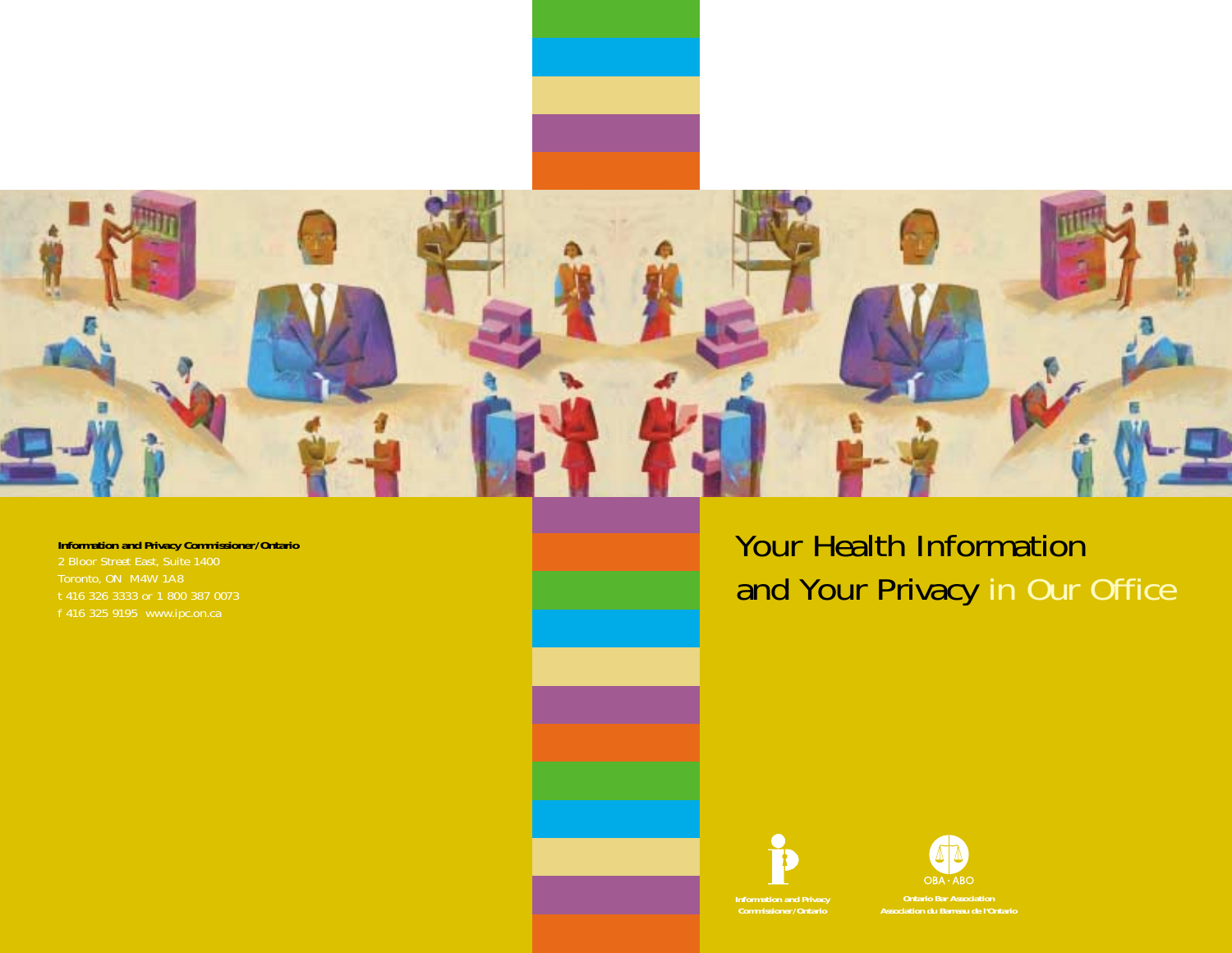

Protecting your privacy has always been important. Now the Ontario health privacy law requires anyone that provides you with health services to protect your personal health information. They have to tell

you what they do with it, and in certain situations, ask permission before they get it, use it or give it out. A health care provider is not allowed to collect personal health information where it is not necessary or to collect, use or give out **more** information than is necessary. The law also gives you the right to see the information and to ask for it to be changed or corrected if you think there is an error or inaccuracy in the record.

The Information and Privacy Commissioner of Ontario has responsibility for educating the public about their privacy rights. The Commissioner also oversees compliance and hears and decides complaints.

As part of our privacy program, we have a Privacy Statement and this Privacy Brochure. This Brochure describes our privacy practices and tells you how you can exercise your rights.

**For more information, please see our Contact Person whose name is at the end of this Brochure.**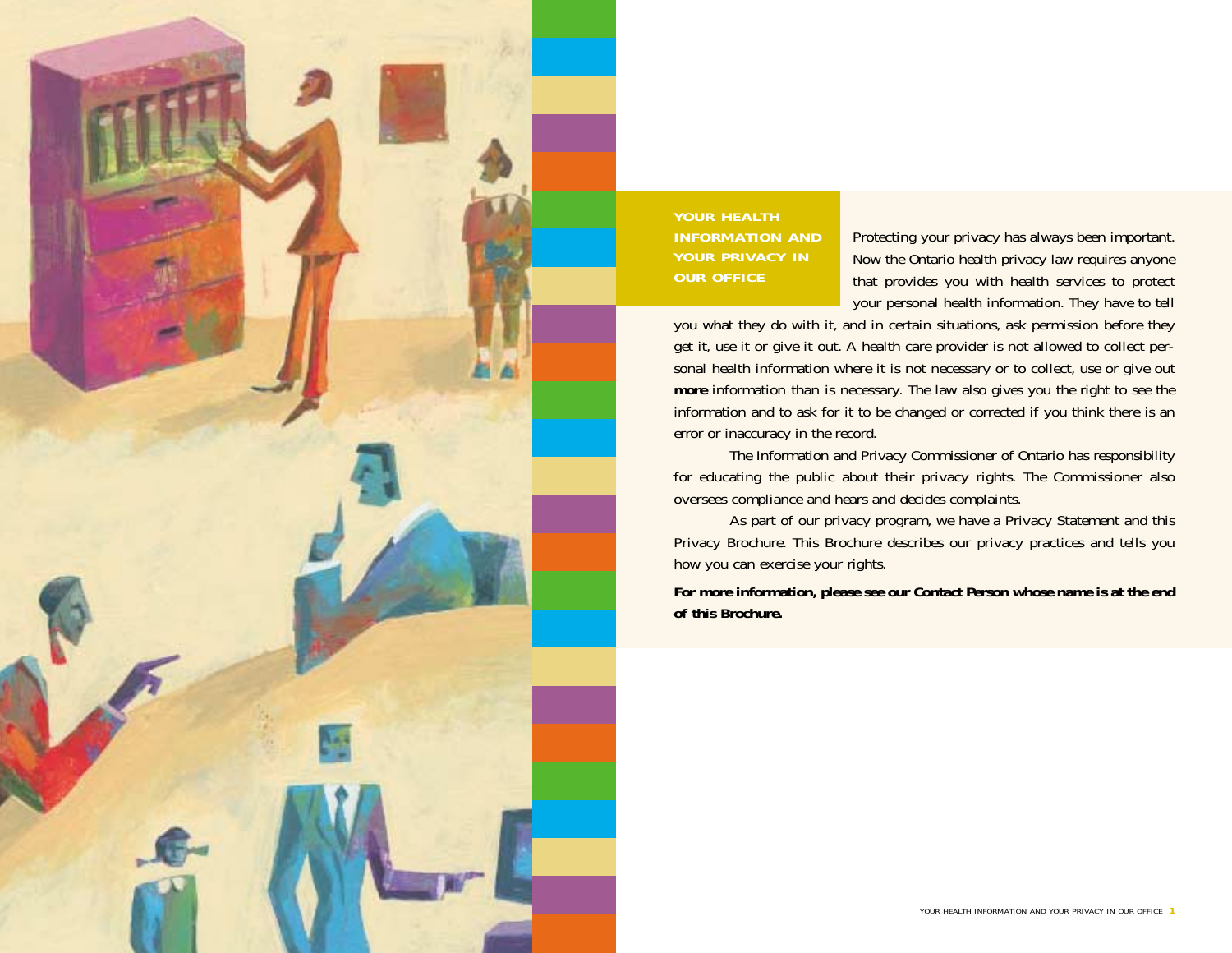**WHO CAN USE AND SEE YOUR PERSONAL HEALTH INFORMATION** 

# **Implied Consent to Use and Give Out Your Information in Order to Provide You with Health Care**

When you seek health care from us, we assume that we have your permission to collect, use and share your personal health information among your health care providers who provide or assist in providing health care to you. We may also give your personal health information to your other health care providers outside of this office so they can provide you with ongoing health care and follow-up.

Health care providers who do not provide or assist you with health care are generally not allowed to see your health information.

**You should let us know if you do not want us to use, share or give out some or all of your personal health information to people who provide you with health care.**

### **Express Consent to Give out Your Information to Other People**

Sometimes we are not allowed to assume we have your permission to give personal health information about you to others. For example, except where the law allows otherwise, we must ask your permission to give your personal health information to:

(a) people who do not provide you with health care, like your insurance company or your employer; or

(b) to a health care professional for reasons other than providing you with health care.

People outside the health system who receive your personal health information can only use it or give it out for the reasons that they received it or as allowed or required by law.

You may have other family or friends to whom you would like us to give more detailed information about your health, like how your treatment is working or what kind of care you will need at home. You can let us know if we can discuss your health with family and friends. Let us know if you would like us to give more detailed information about your health to someone.

## **Limits on Using and Giving Out Your Personal Health Information**

In some circumstances, you can tell us not to use, share or give out some or all of your personal health information to other people who provide you with health care. If you choose to limit how we give out some or all of your personal health information, you should be aware that when we give out your personal health information to others, we are required to tell them when we think the information is inaccurate or incomplete, including when we think the missing information could affect your health care.

**For more information, please speak to our Contact Person whose name is at the end of this Brochure.**

## **When Your Consent is Not Required**

We are allowed or may be required to use and/or give out some of your personal health information without consent in the following situations:

• to process payments through government programs, like the Ontario Health Insurance Plan ("OHIP")

• to report certain information, such as a health condition that makes you unfit to drive or to report certain diseases to public health authorities

• when we suspect certain types of abuse

• to identify a person who has died

• to give the spouse or child of the person who has died personal health infor-

mation to assist them in making decisions about their own care

• to reduce a significant risk of serious bodily harm to a person or the public

• to give information to certain registries or planning bodies that use personal health information to improve health care services or health system management, as long as strict privacy protections are in place

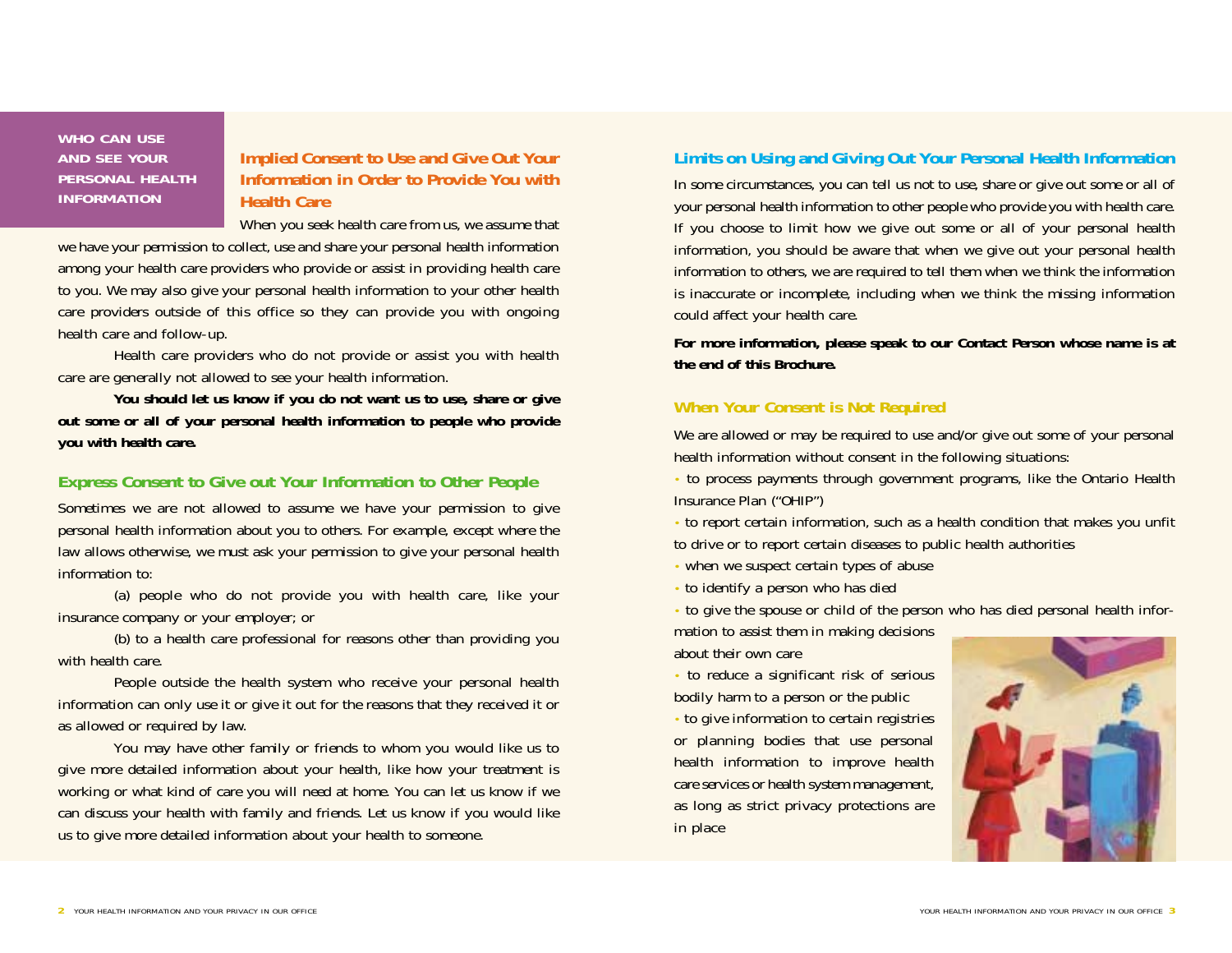• to assist health researchers for research, as long as strict privacy requirements are met

- to improve or maintain the quality of care or any related program or service
- for risk management and legal purposes
- to allocate resources to our programs and services

• to transfer or sell the professional practice to another person and to allow that person to assess the practice, so long as he or she signs an agreement to keep the information confidential and secure

• to assess a person's ability to make health care and other important decisions

• for administration or enforcement of laws about the practices of health care providers, such as to allow professional Colleges and other legal bodies to regulate the practices of health care professionals

• for the purpose of a legal proceeding or complying with a court order, or other legal requirement

## **People Who Can Make Decisions for You**

We will presume that you are able to make your own decisions about your personal health information. If we determine that you cannot, another person, usually a family member, will be asked to make decisions for you. The law tells us who to turn to first on a list of "substitute decision-makers". For example, if you have a substitute decision-maker for treatment, that person will



make decisions about your health information that is related to that treatment. Since a substitute decision-maker needs information about a person's health to make these kinds of decisions, our office can give them that kind of information. Your substitute decision-maker can also ask us to see your records and our staff will give him or her information about your health.



We will ask for your consent, or your substitute decision-maker's consent, before giving your personal health information to your other family members. You may also decide in advance who should act as your substitute decision-maker when you are no longer capable to make these decisions.

### **Your Health Number**

The number on the front of your Ontario Health

Insurance Plan, or "OHIP," card is your "health number" and is a special kind of health information, with special rules:

• Only people and organizations that provide you with health care or goods or services funded by Ontario, like health care covered by OHIP, can require you to show your **health card**

• A health care provider can collect, use and give out your **health number**, in order to treat you and to get paid by OHIP

• People outside the health system can only collect, use, and give out your **health number** as health privacy law allows. For example, they may collect and use a health number for a purpose related to providing health care or goods funded by OHIP. School boards and daycare centres may collect children's health numbers for this purpose. They may also collect a **health number** from a health care provider and use the number for the purpose for which the provider gave the number.

• You can choose to use your **health card** as identification. For example, to identify yourself so you can get a library card

#### **MARKETING**

The law protects you by making sure your health information is never shared for marketing purposes unless you want it to be. For example, if your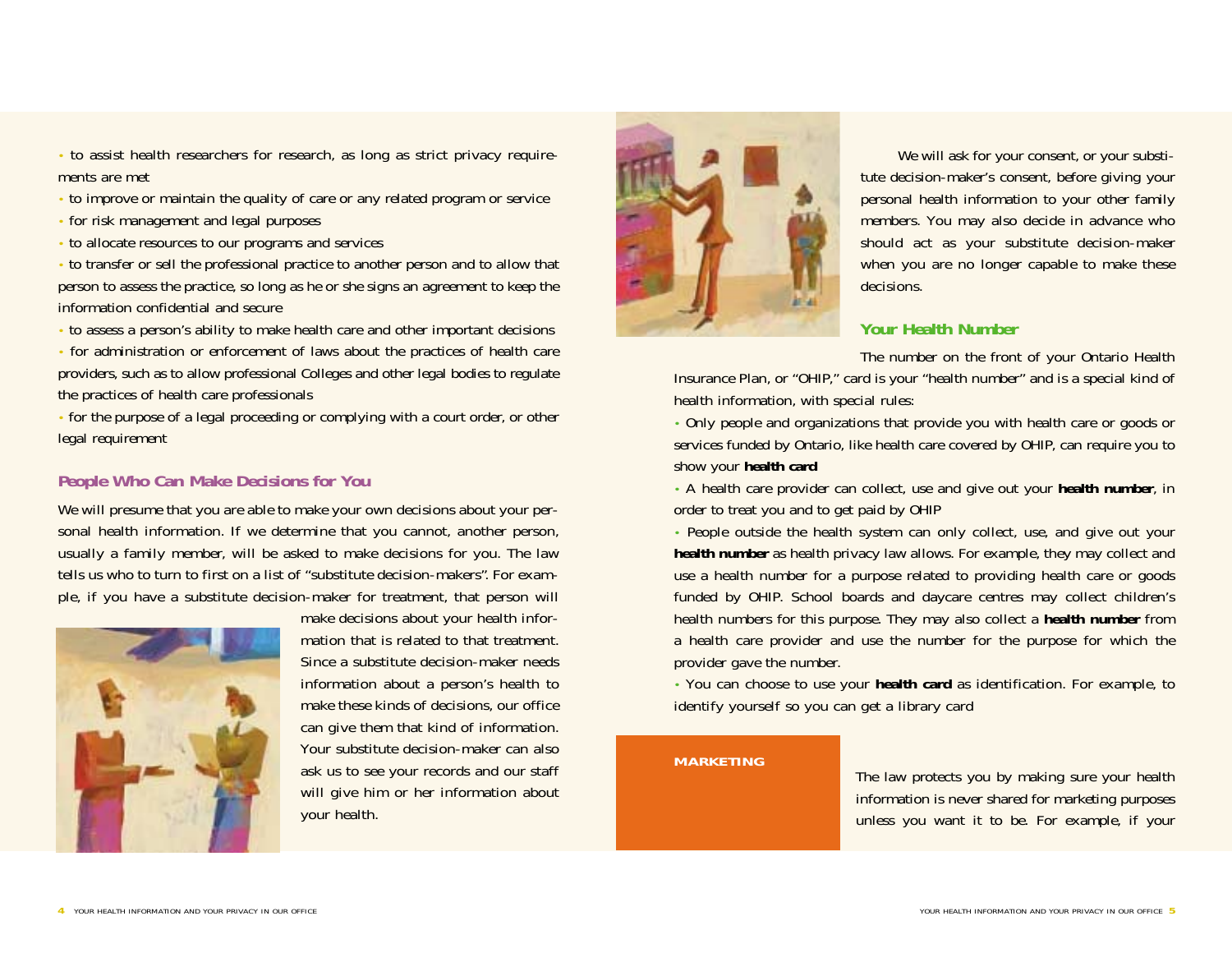health care provider knows that a particular medical device could help you, they would have to ask you before giving your name to someone who wanted to sell you the device.

## **RESEARCH, EDUCATION AND HEALTH SYSTEM PLANNING**

#### **Research**

Your personal health information may be used for research projects, including those that are designed to improve health care. Sometimes, we will ask you

before we give your personal health information to researchers. However, with some research projects, an independent ethics review board will look at the goals and benefits of the research, the safeguards for your information and whether it would be impractical to ask for your consent. If the researcher meets these and other tests, your consent may not be required. If that happens, researchers are not allowed to use your personal health information for any other purpose and will not contact you unless you have said they can. Sometimes, a research ethics board will require us to have your consent before we can give information about you to a researcher.

## **Education, Planning and Management**

We are allowed to use your personal health information without your consent to educate our staff and students and to plan and manage the services and programs we offer. We use personal health information for risk management and error management and for other activities to improve or maintain the quality of the care we provide.

### **Planning and Management of the Health Care System**

We are allowed to give your personal health information to certain organizations that are responsible for planning and managing the health care system. These organizations compile personal health information to help study and plan the delivery of health care. Currently, the law allows us to give your personal health information to:

• **Cancer Care Ontario**, the Ministry of Health's principal advisor on cancer issues, which manages the Ontario Cancer Registry and other cancer care programs.

• The **Canadian Institute for Health Information**, an independent organization that maintains statistics and analysis about the performance of the Canadian health care system, the delivery the health care services and the status of Canadians' health.



• The **Institute for Clinical Evaluative Sciences**, an independent organization that does research to improve health care and the delivery of health care services. • The **Pediatric Oncology Group of Ontario**, which works to ensure that all of Ontario's children have access to advanced diagnosis, treatment and other cancer care services.

### **Facilitating Health Care**

We are also allowed to give your personal health information to certain organizations that gather health information to improve and make health care delivery easier. These organizations carry out important work, such as keeping track of which people need special health care services, like treatment for a particular disease, to make sure they get the care they need.

If relevant, we can give your personal health information to:

• **Cardiac Care Network of Ontario**, an advisory body to the Ontario Ministry of Health and Long-Term Care which coordinates all advanced cardiac services for adults throughout Ontario, and maintains a registry of cardiac services for this purpose.

• **Inscyte Corporation**, an information system that manages health care services for cervical disease.

• **London Health Sciences Centre**, which maintains the **Ontario Joint Replacement Registry** to collect data on hip and knee joint replacements.

• **Canadian Stroke Network**, which maintains the Canadian Stroke Registry and conducts research and training to reduce the impact of stroke.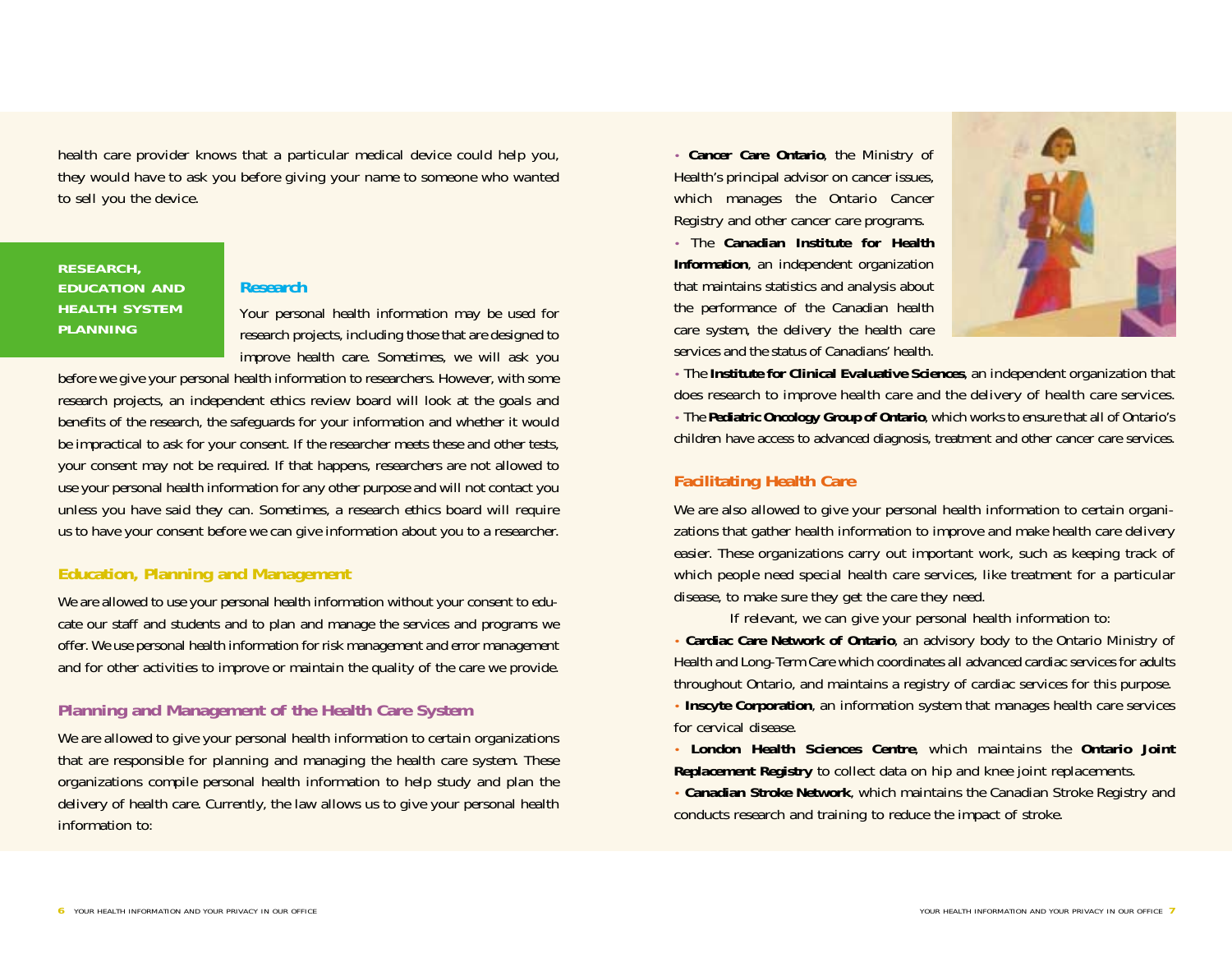#### **YOUR RIGHTS AND CHOICES**

## **Seeing Your Information**

You have a right to see your personal health information and to get a copy of it by asking us for it, or by writing to us, and paying a reasonable fee.

Some exceptions may apply. For example, when the information relates to law enforcement, legal proceedings or another individual, you may not get to see the record.

We must respond to your request as soon as possible and within 30 days. There may be a delay if we have to ask others about the records or it will take time to find the record. You have the right to be notified of such delays. If you require the record urgently, we must consider responding as soon as possible.

### **Correcting Your Record**

Once you have seen your record of personal health information, if you believe it is inaccurate or incomplete, you may write to us and ask for a correction.

We must reply to your request within 30 days, or later if it is reasonable to do so. You are entitled to be told how long it will take to get back to you if it is longer than 30 days.

We may not correct a record that was created by someone else and we do not know enough about the record to change it or where, for example, the

opinions or observations in the record were made in good faith. You are entitled to be told the reasons for not making a correction and of your right to have a statement of disagreement attached to your records. You can also ask to have this statement made available to those who see the record.

Where we correct a record, it must be done carefully so that the full corrected record remains visible or by ensuring that the corrected version is readily available.



If we do not respond to your request quickly enough, or at all, or if we do not give you access to the record, or charge more than is allowed, you may complain to the Information and Privacy Commissioner of Ontario and they will review the matter. You may also complain if we refuse to correct your records or attach a statement of disagreement, or if you believe that the correction was not done properly.

# **WHO YOU CAN TALK TO ABOUT YOUR DECISIONS OR CONCERNS**

### **Our Contact Person**

• If you have a question about our privacy policies and practices in handling your personal health information

• If you would like to see our Privacy Policy Statement that describes what we do and our safeguards in greater detail

• If you wish to talk to someone about your health information, or you want to know more about how to consent, withdraw consent or withhold consent to part of your personal health information being given out to someone else

• If you want to see your personal health information or to correct it

• If you are wondering about something that may have happened to your personal health information, and need more detailed information

#### **Please speak to our Contact Person whose name is at the end of this Brochure**

Please come to us first if you are not happy about something that has been done with your personal health information. If you wish to make a complaint, we want to resolve your concerns with you. To discuss your concern and see what can be done to fix the situation, please speak to our Contact Person.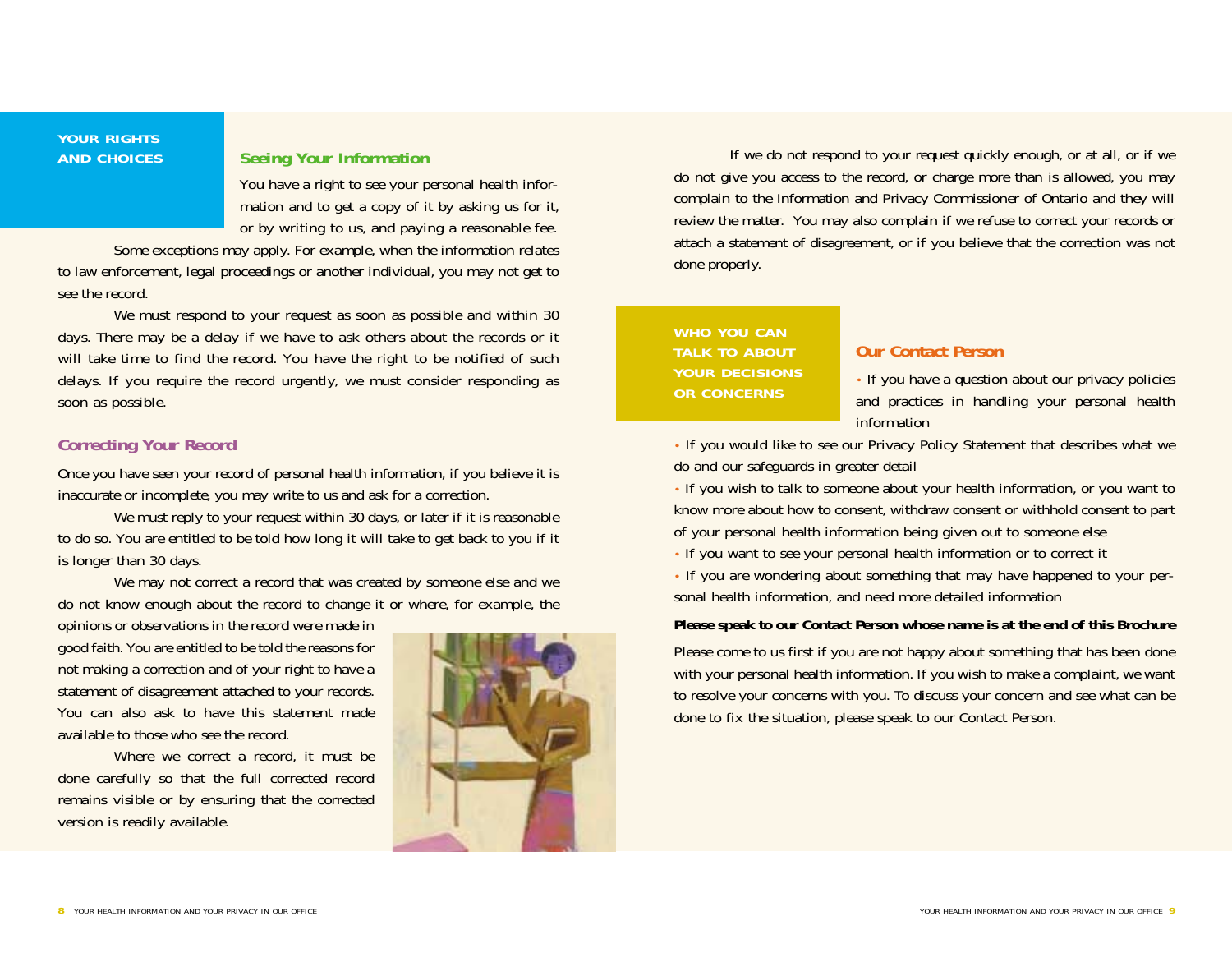### **THE INFORMATION AND PRIVACY COMMISSIONER OF ONTARIO**

Sometimes we may be unable to resolve all of your concerns about how your personal health information has been handled. In this case, you may wish to contact the Information and Privacy Commissioner

of Ontario. The Commissioner is the person who has general responsibility for ensuring that the Act is followed.

You can make a complaint to the Commissioner about any decision, action or inaction that you believe is not in compliance with the Act, including • if you are unable to resolve with us a complaint or concern about how your personal health information has been handled,

• if you are unable to see all of your personal health information, or want to complain about a delay in responding to your request,

• if you feel your personal health information in your record is incorrect and you have been unable to persuade us to correct the information, or

• if you disagree with the fee that we charged for you to see or get a copy of your personal health information.

You must make your complaint within one year of the matter you are complaining about, and it should be in writing. The Commissioner will try to resolve the matter through mediation in her office. If your complaint cannot be resolved in this way, the Commissioner has the power to investigate and to make an order that sets out what must happen.



## **You can contact the Commissioner in writing at:**

**Information and Privacy Commissioner/Ontario**  2 Bloor Street East, Suite 1400 Toronto, Ontario M4W 1A8 Telephone: 416 326 3333 or 1 800 387 0073 Facsimile: 416 325 9195 TTY: 416 325 7539 Website: www.ipc.on.ca Email address: info@ipc.on.ca



### **Our Contact Person**

| Name: | Rideauwood Privacy Officer at |
|-------|-------------------------------|
|       | privacy@rideauwood.org        |

Phone Number: 613-724-4881

#### **Disclaimer**

This Brochure provides general information only and is not legal advice as to all rights and obligations under the Personal Health Information Protection Act.